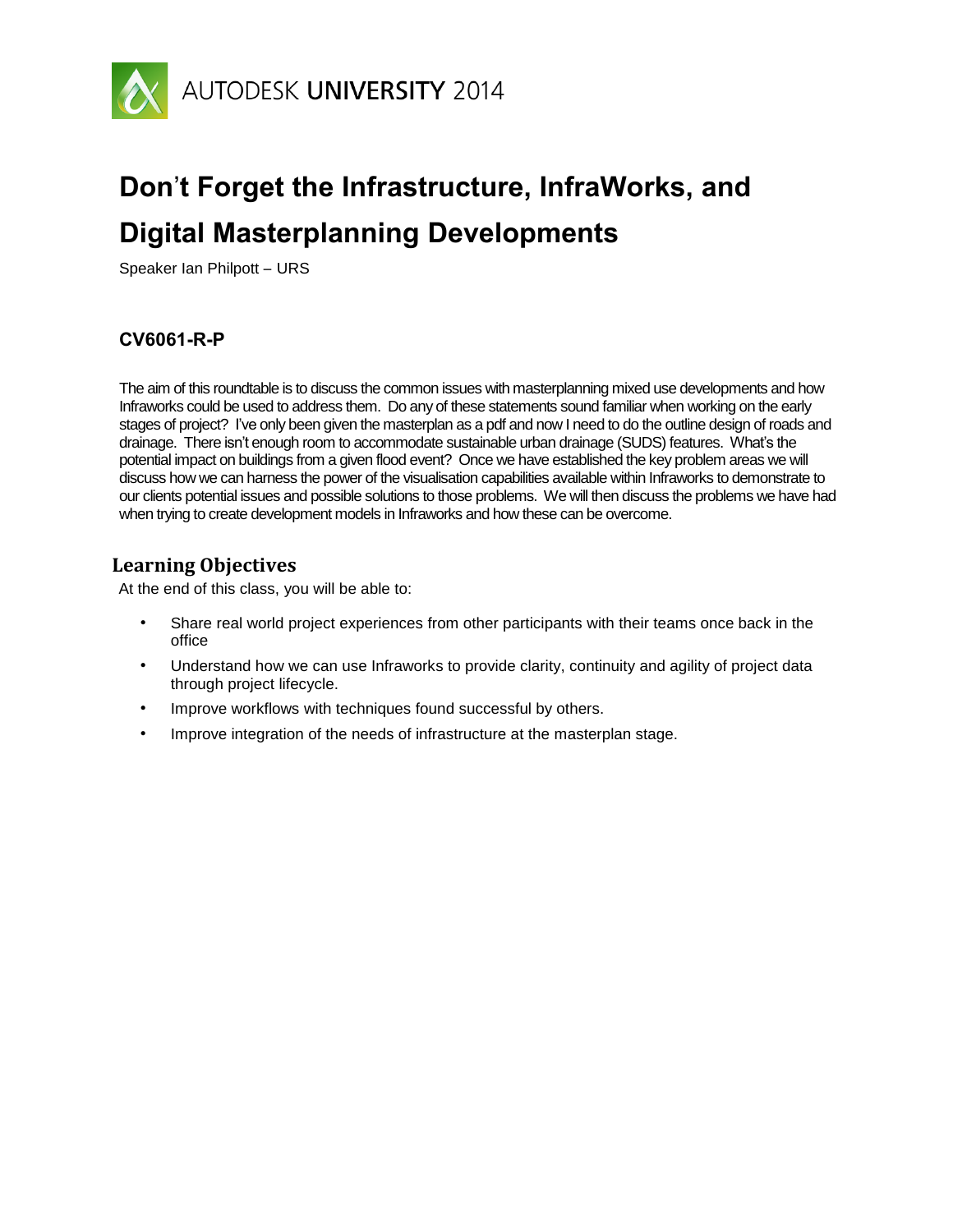**Don**'**t Forget the Infrastructure, InfraWorks, and Digital Masterplanning Developments**

#### **About the Speaker**



*Ian Philpott graduated from Oxford Brookes University in 1996 with a Bachelor's degree in Civil Engineering. Since graduation, Ian has worked for both contractors and consultants on a wide variety of infrastructure-related projects. He now specialises in 3D modelling of complex infrastructure projects and championing the use of 3D modelling and Building Information Modelling (BIM) processes throughout a team based in 5 U.K. office locations. Ian also chairs URS Corporation's U.K. and Ireland AutoCAD Civil 3D Steering Group, which is responsible for developing the standards, templates, and workflows for the use of AutoCAD Civil 3D software. Ian has just completed Phase 1 of a £1.1 billion mixed-use development in which he used AutoCAD Civil 3D software and Navisworks project review software to coordinate the design of the highways, infrastructure, drainage, utilities, and external building interfaces. He has now moved on to a major urban-regeneration project, where he is responsible for project-wide BIM processes and model coordination across various disciplines.*

*@Ian\_Philpott [ian.philpott@urs.com](mailto:ian.philpott@urs.com)*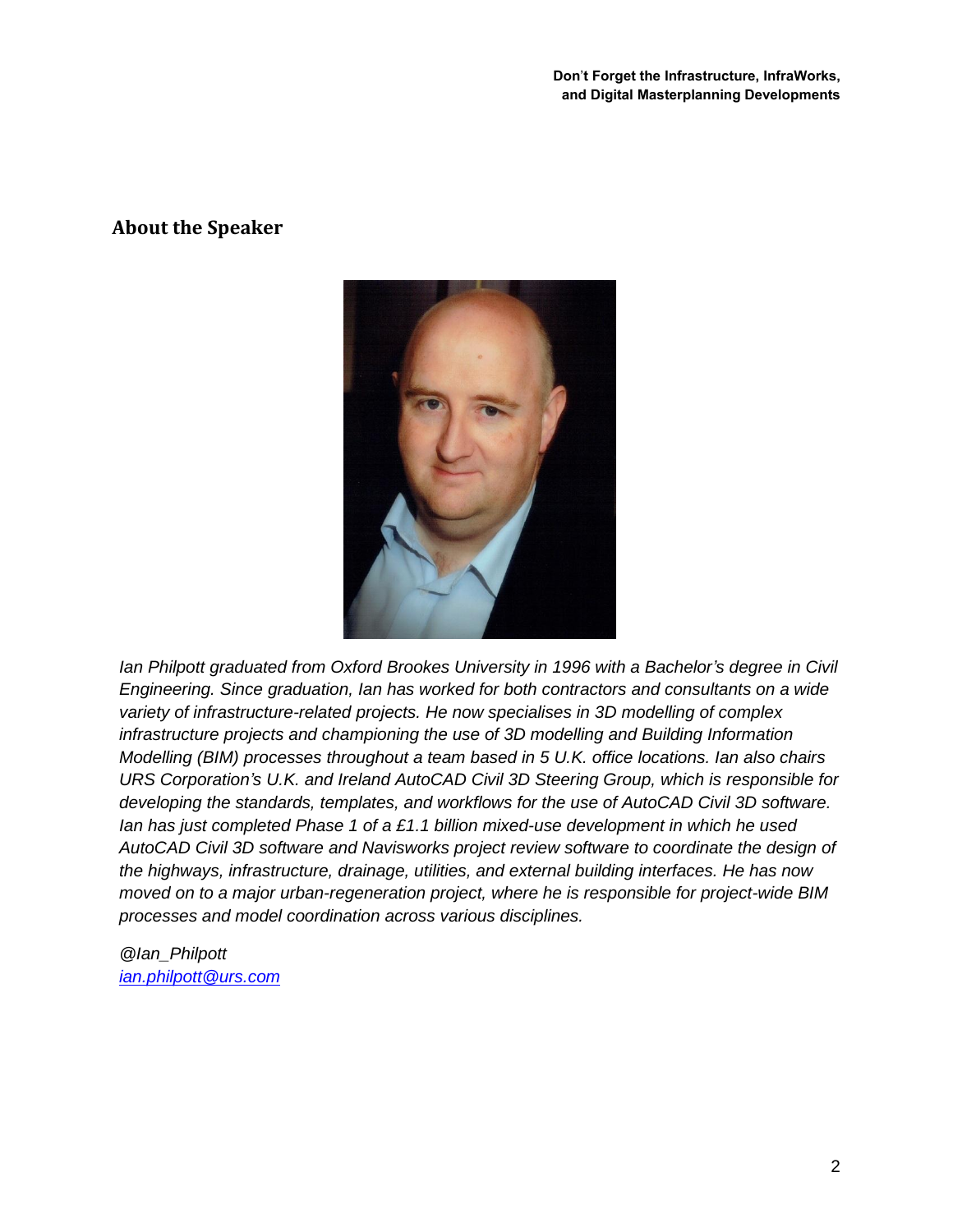## **Background**

A good masterplan is fundamental to a good development project. But how well does a typical masterplan consider the requirements and needs of the infrastructure? Is there adequate spatial provision for roads and swept paths, visibility, drainage, utilities, pedestrians and cyclists? In my experience the answer to these questions is no, and there is insufficient spatial provision for infrastructure.

So how do we better communicate and incorporate the needs of infrastructure in to the masterplanning process? Is a digital masterplan using Infraworks an answer? In order to answer these questions fully we need to look at the challenges we currently face with processes and technology. This roundtable session aims to highlight some of these issues and look at how we can use Infraworks to communicate more effectively the needs of Infrastructure in the masterplanning process.

## **Introduction**

I really want to get everyone to get there thinking caps on before attending this roundtable. The aim of this handout is to outline the questions we will aim to address during the discussions so as to allow everyone to participate and gain maximum benefit from the class discussions.

Everyone attending this class will have different experiences dealing with masterplanning, based on the discipline in which they work, type of developments they most commonly work on and experience in the field. We want to draw on those experiences to better answer the class objectives and give everyone attending a better appreciation of the drivers from each discipline in terms of development masterplanning. After the session I will produce another document with the findings of the session and circulate this via the class page on the AU website.

Below are the class objectives and the questions for everyone to think about in advance of the session to facilitate an active discussion and help us answer the class objections